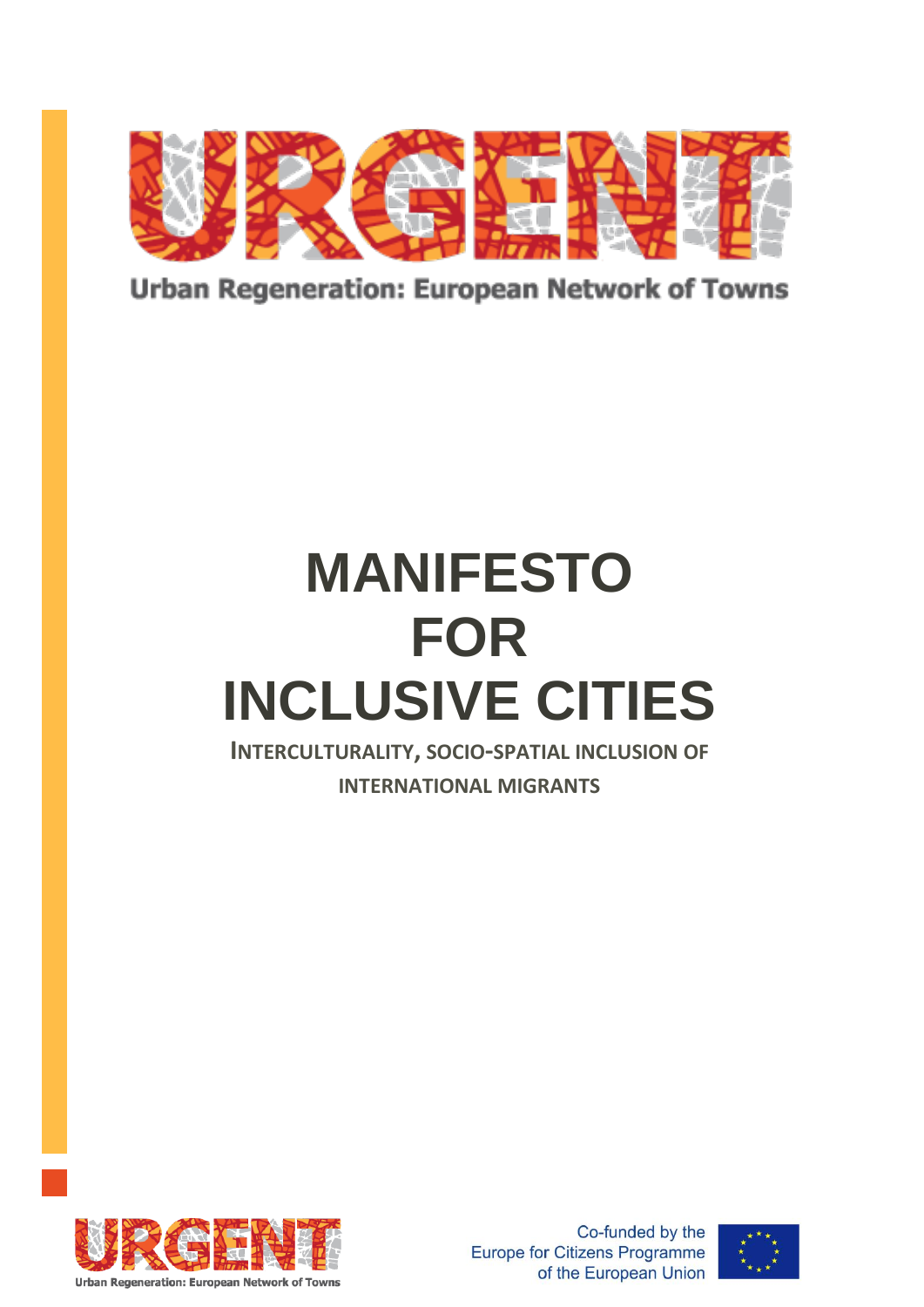



# <span id="page-1-0"></span>**TABLE OF CONTENT**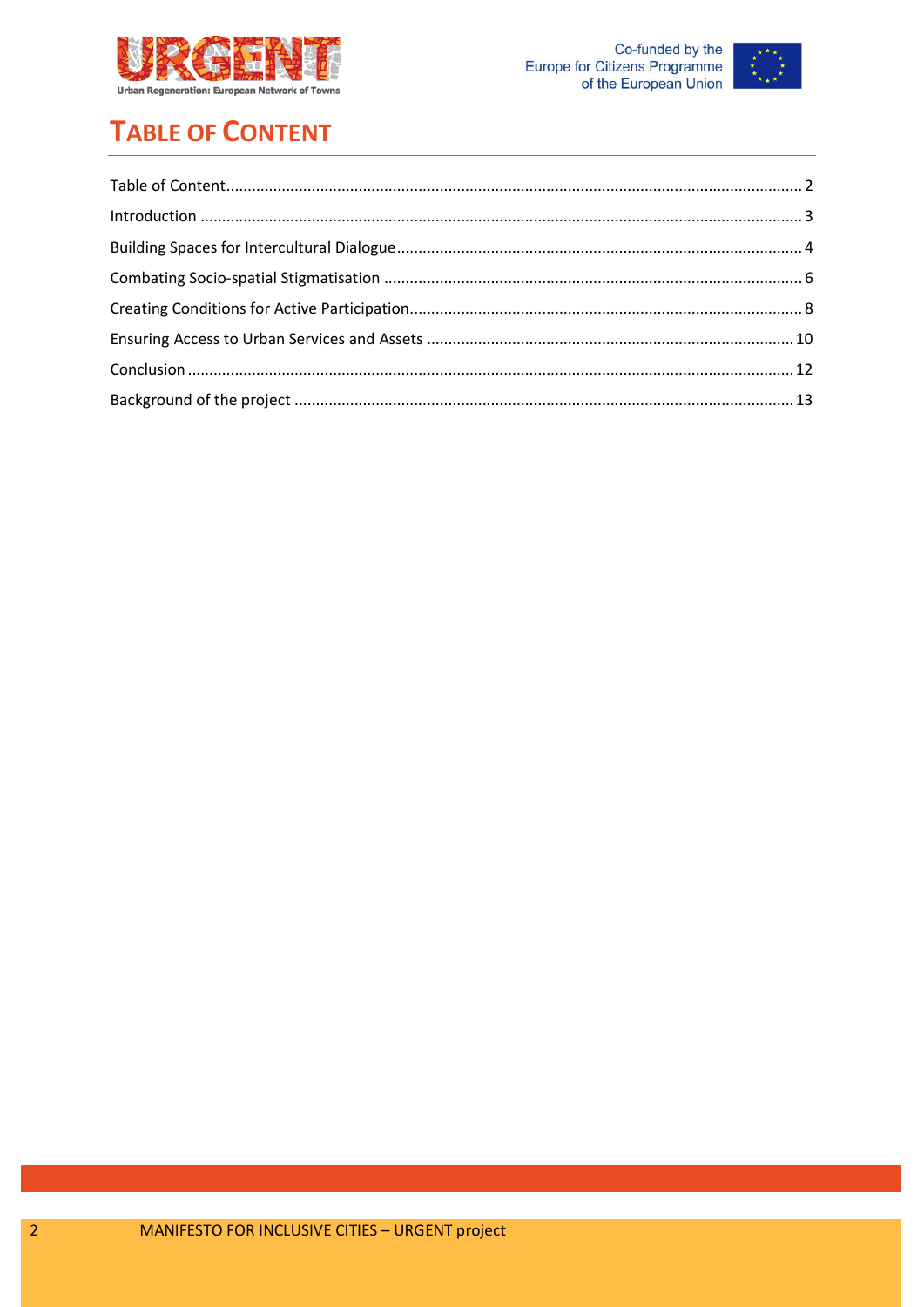



# <span id="page-2-0"></span>**INTRODUCTION**

European cities are reaching alarming levels of urban fragmentation, inequality and structural sociospatial division. The most vulnerable part of the population is often given no choice but to concentrate on disadvantaged areas or neighbourhoods. Here social exclusion and deprivation usually overlap with a level of cultural, linguistic and ethnic diversity, which further challenges an already weak social cohesion. The URGENT project aims to promote raising awareness for the need to establish new intercultural connections among inhabitants of marginalised multi-ethnic neighbourhoods and the population of central areas on a local and city level through a bottom-up approach. In addition, the project specifically hopes to tackle the growing fear of immigration and overcome the misleading stereotypes which feed into Euroscepticism and undermine European cohesion.

This manifesto which aims for the development of more inclusive European cities and towns is the product of the work of 13 organisations which form the consortium of the URGENT project. As such, the following statements are expressed by the partner organisations of the URGENT project as commitments to uphold in their work and recommendations for local governments and stakeholders to follow.

During the implementation of the URGENT project, the partner organisations shared their experiences and opinions. This allowed for 4 areas to emerge as topics to focus on. These topics are viewed as a priority in order to improve the quality of life of marginalised neighbourhoods, increase socio-spatial inclusion, fight stereotypes and facilitate intercultural dialogue:

- Building spaces for intercultural dialogue;
- Combating socio-spatial stigmatisation;
- Creating conditions for active participation;
- Ensuring access to basic services.

Additionally, for each focus area, the URGENT project partner organisations have agreed on a set of statements that they will abide by:

#### Principles:

● The context in which the project partners understand each topic and its stakes;

#### We recognise:

How the principles of the issue at hand impact the work of the project partners;

#### We commit:

● The principles of the project partners are currently committed to in their work;

#### We will seek:

● The principles and lines of actions the project partners will strive to uphold in the future;

#### We recommend:

● What local governments and stakeholders need to do in order to help tackle the issue at hand.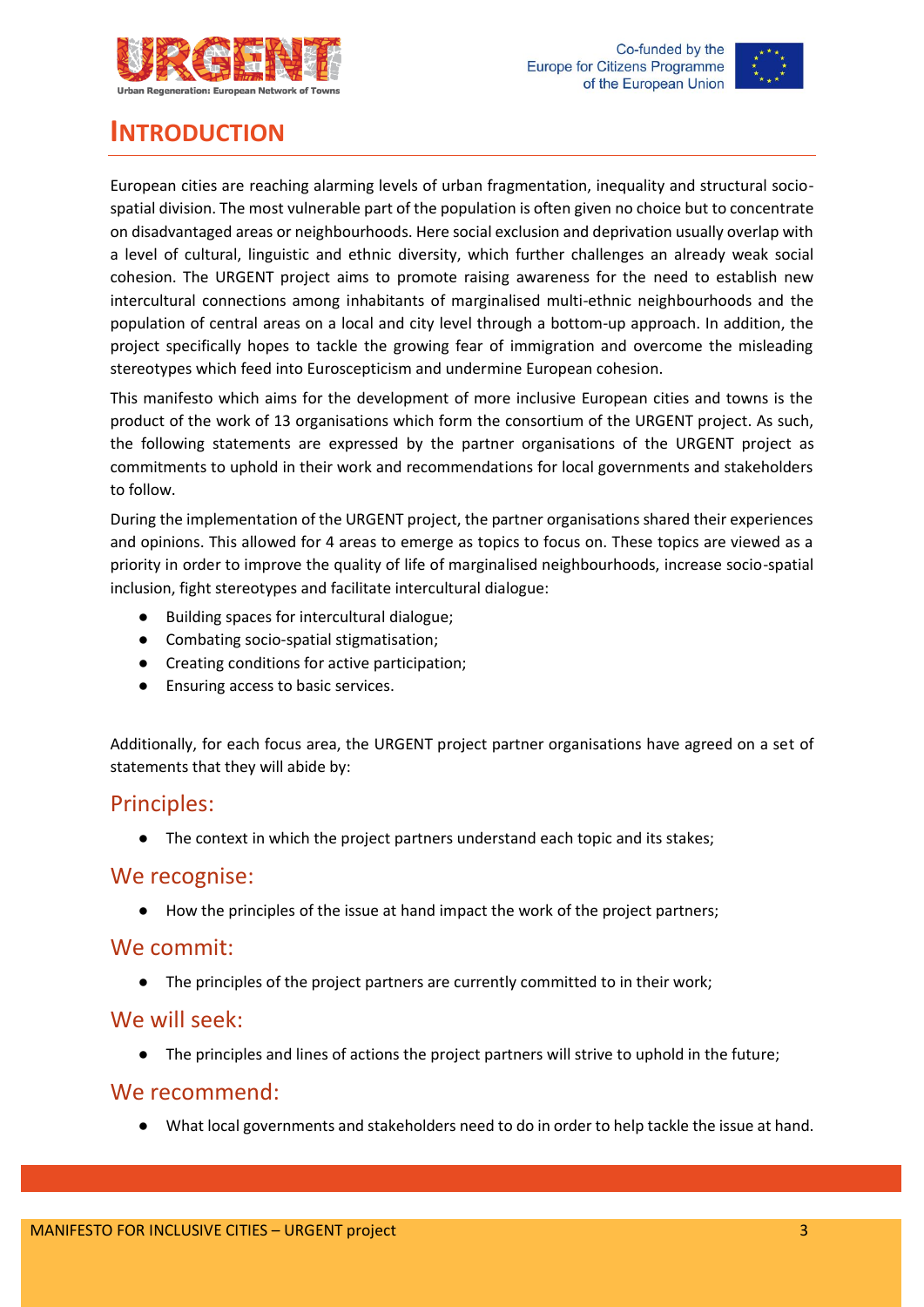



# <span id="page-3-0"></span>**BUILDING SPACES FOR INTERCULTURAL DIALOGUE**

## Principles

We understand intercultural dialogue as "a process that comprises an open and respectful exchange of views between individuals and groups with different ethnic, cultural, religious and linguistic backgrounds and heritage, on the basis of mutual understanding and respect" (UNESCO, 2018). As such, we believe that intercultural dialogue is needed to manage diversity. This is especially true in urban environments where the concentration of population is the highest and the most varied. We believe that diversity is one of the most powerful strengths of European cities today. However, having a diverse population residing in a city does not necessarily mean that there is social cohesion.

The project believes that an intersectoral approach to intercultural dialogue is the best tool to foster mutual understanding among the inhabitants of a city. It is necessary to take into consideration the gender, race, sexual orientation, religions of an individual when trying to establish a framework for intercultural dialogue. Dialogue is the cornerstone of social cohesion as it creates an opportunity to foster mutual understanding, tolerance and empathy. Those who participate in mutual dialogues are less likely to discriminate and marginalised those who are different from them. Moreover, the project supports the idea of establishing and promoting public spaces dedicated to intercultural dialogue as a necessary tool to reach large and inclusive audiences.

#### We recognise

- We recognise the importance of informal educational approaches in fostering intercultural dialogue and empathy between people from the 'host' community and their urban newcomer.
- We recognise the importance of using culture and sports as a bridge to promote intercultural dialogue and will support all efforts to use tools such as food, music and sport for this purpose.

## We commit

- We commit to promoting and giving access to community spaces for cultural and intercultural groups to promote intercultural interaction.
- We commit to enhancing the intercultural learning of public officials in order for them to better relate to the different communities within their city.
- We commit to actively supporting intercultural activities at the local level and ensuring the communication and dissemination of activities among target groups.
- We commit to the active implementation of existing strategies on intercultural dialogue.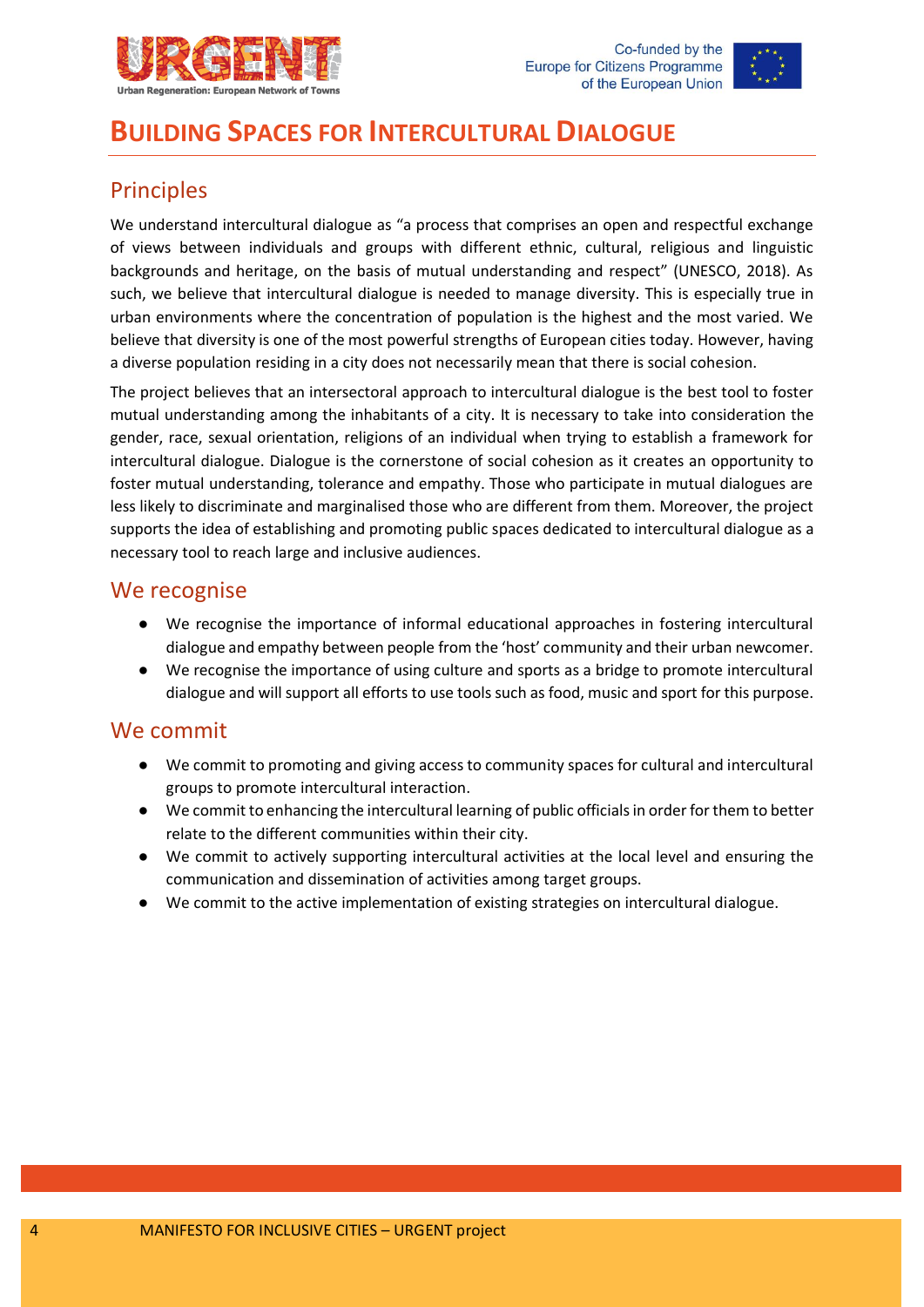



## We will seek

- We will seek to ensure that all places within the community can be accessed as spaces for intercultural learning and dialogue such as public parks, schools etc.
- We will seek to promote different cultures through different communication means under our capacity.
- We will seek to promote further intercultural exchange and the promotion of intercultural activities, valuing individual cultures whilst avoiding the ghettoization of culture.
- We will seek to promote respect and empathy for others among citizens of the city.
- We will seek to ensure better joint planning and implementation of activities.
- We will seek to provide opportunities for young people from all cultures and nationalities to interact in informal settings.

- We recommend local governments to provide more spaces for cultural exchange so citizens see beyond communities' boundaries by learning about other cultures.
- We recommend and push for better representation of different cultures within mainstream media and ensure there is a space for the promotion of culture.
- We recommend that different communities are actively involved in decision making on intercultural and heritage planning and that dedicated spaces are provided for this.
- We recommend for the better inclusion of intercultural education and learning on intersectionality (diversity in gender, race, religion, age etc) as a whole within the school curriculum as a means to ensure young people and children are exposed to and made aware at a young age of the positive aspects of diversity.
- We recommend the promotion of Lifelong Learning on intercultural dialogue in micro-public spaces.
- We recommend the creation and strengthening of mediators, both professional and informal ones, to facilitate dialogue between native residents and urban newcomers.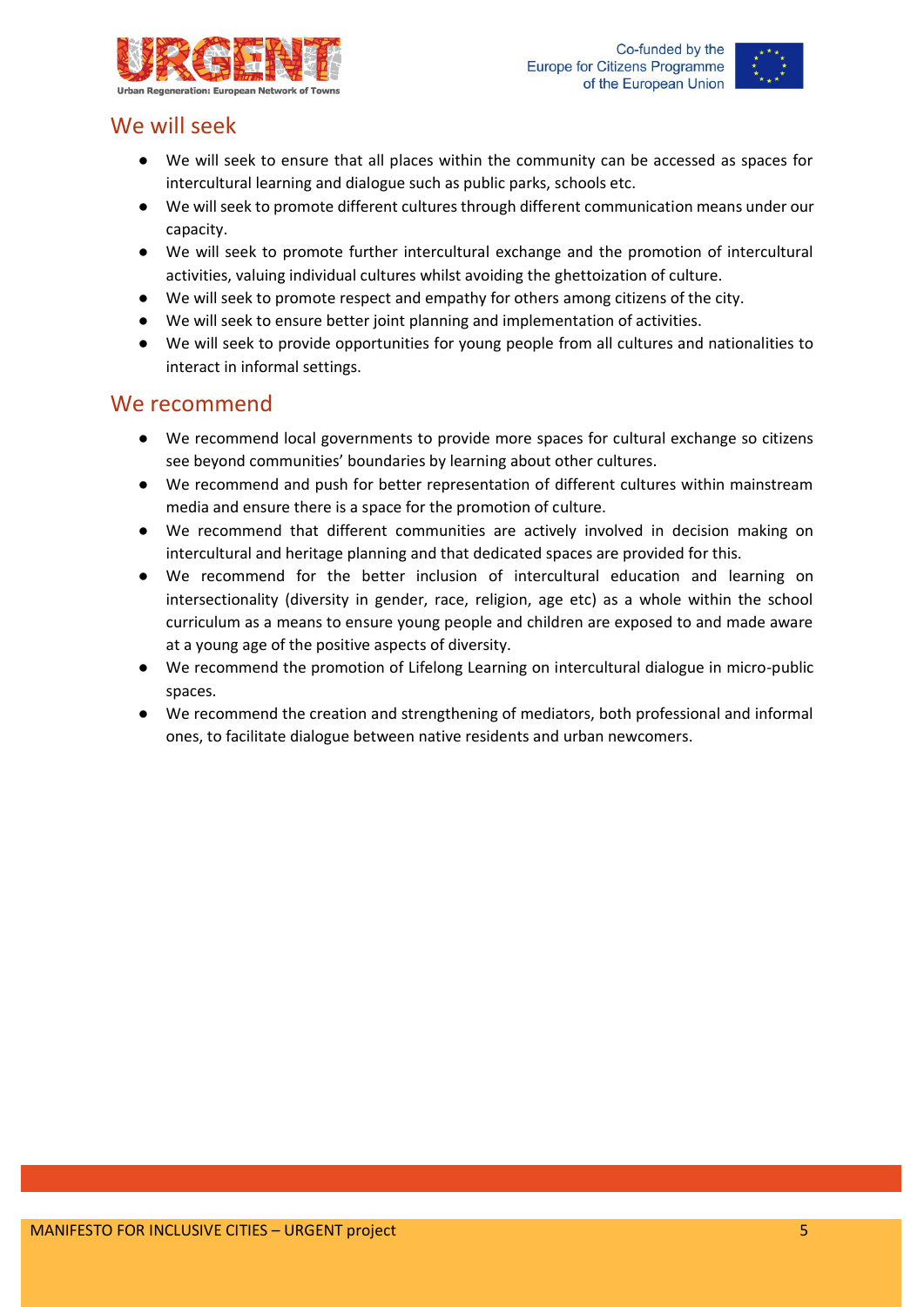



# <span id="page-5-0"></span>**COMBATING SOCIO-SPATIAL STIGMATISATION**

# Principles

European cities are currently experiencing an alarming level of urban fragmentation, inequality and structural socio-spatial divisions which feeds into extremism and radicalisation. Socio-spatial stigmatisation is both an outcome of social marginalisation and exclusion and can be seen as a medium through which marginalisation and exclusion are performed. We believe that in disadvantaged areas or neighbourhoods, social exclusion and deprivation usually overlap with a high level of cultural, linguistic and ethnic diversity. Stigmatisation often plays a role in affecting the lives and practices of individuals and groups within the addressed regions, cities and communities. Eventually they influence the way an individual or a community makes sense of their surroundings.

In order to effectively address this issue, the project believes in using an intersectionality approach as it is it necessary to take into consideration the gender, race, sexual orientation, religions of an individual when analysing their experience. Moreover, we believe that social cohesion in European cities is threatened by new physical and symbolic boundaries emerging from xenophobia, intolerance and discriminations. The development of socio-spatial stigmatisation in cities is one of the main obstacles for local authorities who are willing to ensure sustainable development and fair opportunities to all their citizens.

#### We recognise

● We recognise the need to avoid spatial ghettoization by adopting strategies to spread social mix.

#### We commit

- We commit to increase the positive perception of stigmatised communities.
- We commit to developing a sense of pride within stigmatised communities.
- We commit to raising awareness of the wider community on stigmas and their impact on community cohesion overall.

#### We will seek

- We will seek to organise activities and events (cultural, sports etc.) in areas of the city which are marginalised from mainstream activities. These areas may be where urban newcomers and disadvantaged people live; promoting interacting in these areas could thus help break down prejudices.
- We will seek to provide specific programmes that enhance skills and knowledge for the unemployed, these programmes will also be tailored towards people of different cultures, so that marginalised groups can access the labour market on more equal terms.
- We will seek to encourage the use storytelling and the collection of stories as resources to feed the media with positive representations of stigmatised groups.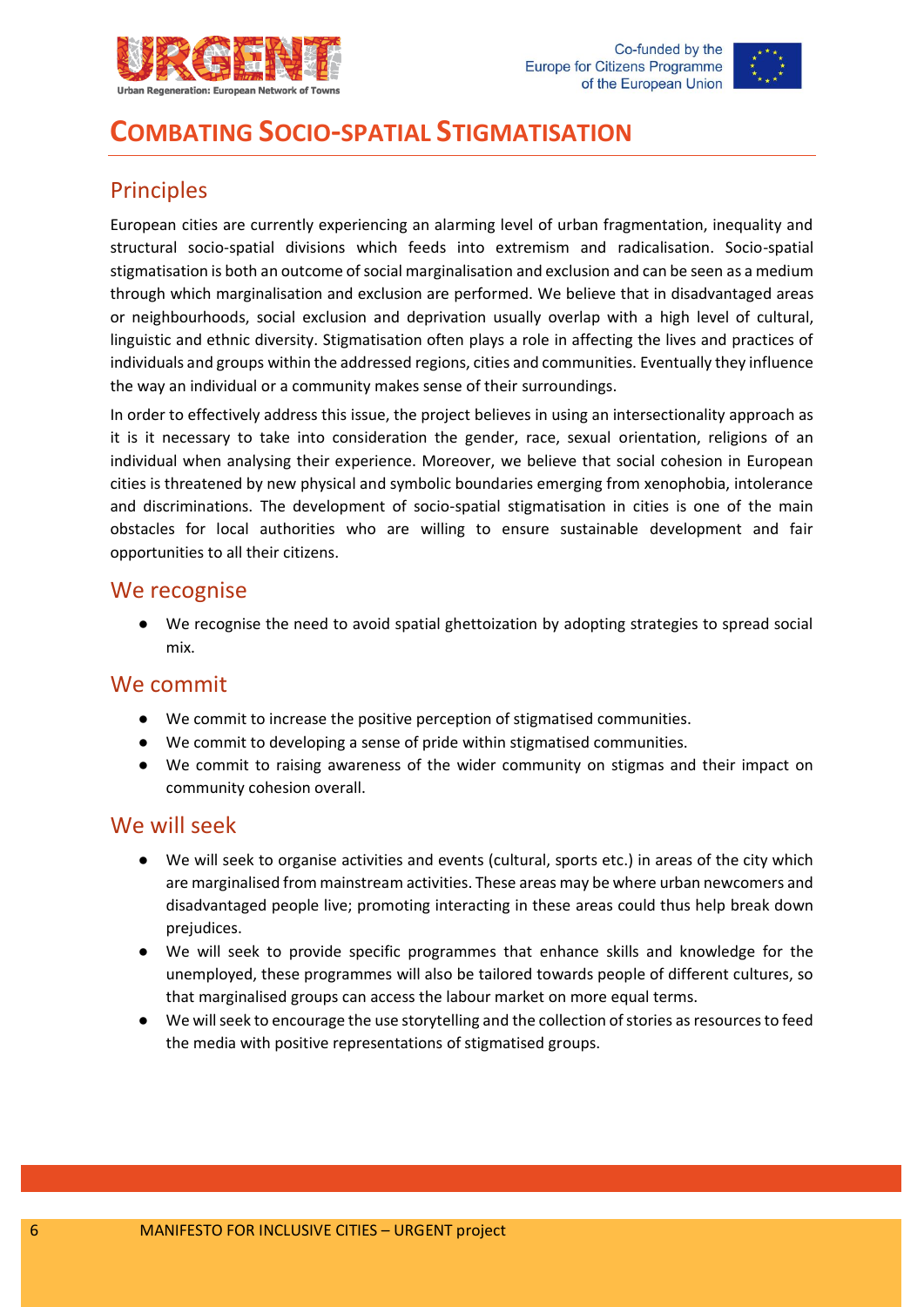



- We recommend States and local authorities to provide funding for positive discrimination and actions encouraging empowerment that targeting stigmatised communities, such as Roma people and Gypsies.
- We recommend promoting collaboration between schools and extra-curricular intercultural activities targeting stigmatised communities to support leadership skills among young generations.
- We recommend support for the production of evidence-based research on projects which impact positively on stigmatised communities.
- We recommend to promote and value projects fighting stigmatisation, involving multistakeholder consortia, through the use of "multi-purpose" funding.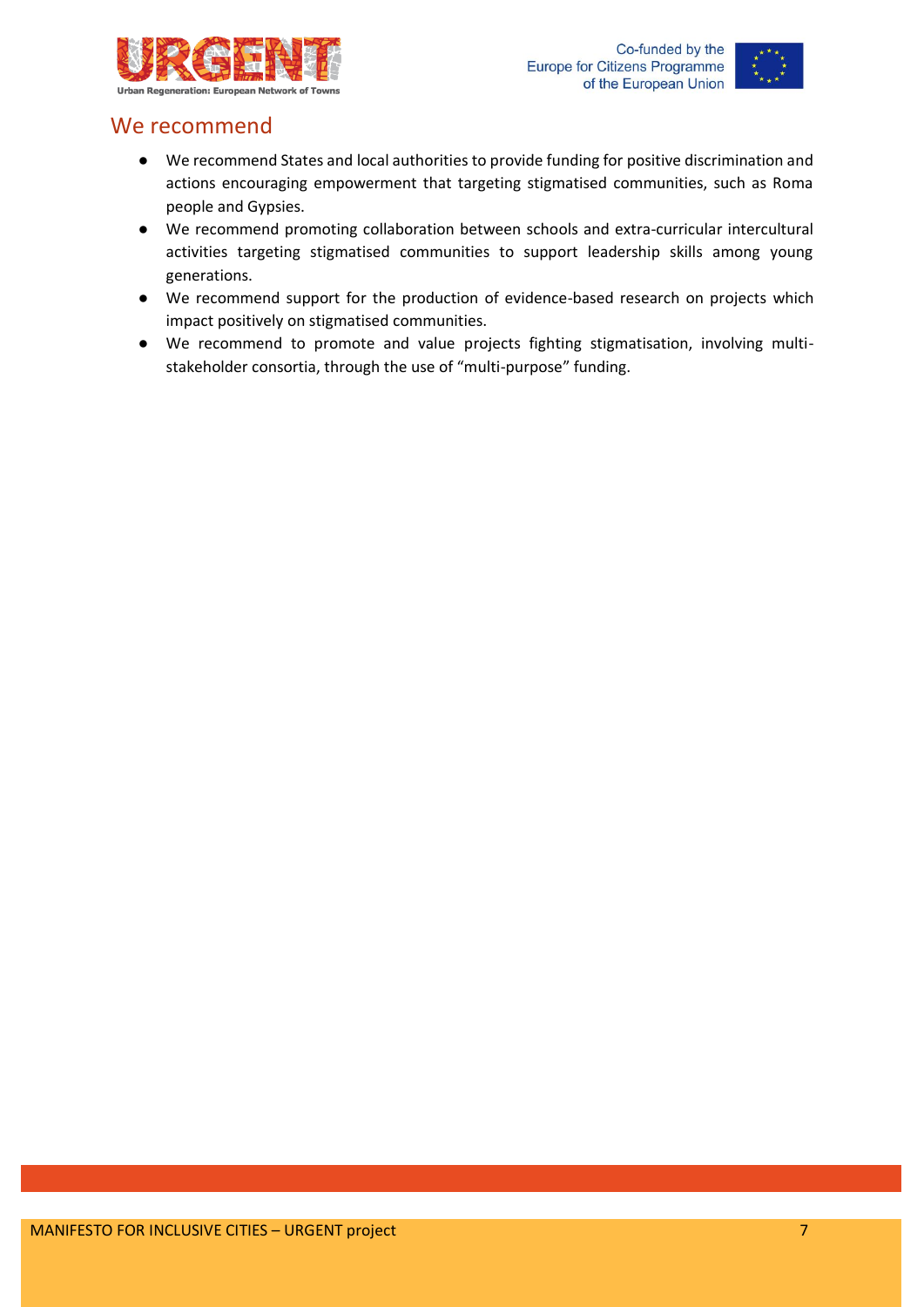



# <span id="page-7-0"></span>**CREATING CONDITIONS FOR ACTIVE PARTICIPATION**

# Principles

Active participation implies the involvement of citizens in a wide range of policymaking or social activities, through measures and institutional arrangements. The increase in citizens influences on public policies and social programme results in a positive impact on their social and economic lives. Adequate representation within policymaking and social activities ensures that the community needs are addressed, create more public support, and encourage a sense of cohesiveness within neighbourhoods.

We believe that active participation entails the inclusion in neighbourhood decisions and inclusion in the decision-making process at a city level. Participation is something which should start from the moment a new resident arrives in a city or neighbourhood, not only during specific projects or actions. Participation should be made easily accessible in order to ensure that real needs are being addressed. Moreover, when discussing the need for active participation it is vital to also highlight and encourage the concept of urban citizenship as a means to strengthen the sense of belonging and commitment to the city. There is a need to use both an intersectionality approach and other dynamic approaches and tools when addressing active participation in order to ensure that it is accessible to all. The URGENT project believes in the importance of involving urban citizens in the political life of their cities and in ensuring their ability to participate politically. The right to vote at local elections is an absolute right which should be granted and promoted regardless of the nationality of the voter.

#### We recognise

- We recognise that participation should be a matter tackled at an urban or city level.
- We recognise the need to treat citizens as bearers of rights and that human rights must be respected.
- We recognise the need to understand what draws people to the city and what makes them belong to a city.
- We recognise the importance of involving residents of the city regardless of their length of stay or status.
- We recognise that local civil societies and stakeholders can be a bridge between institutions and migrants in transition.

## We commit

- We commit to supporting local voluntary organisations that work at a neighbourhood level in addressing multicultural and socially divided areas.
- We commit to opening a dialogue with migrant communities and activists of different cultural backgrounds.
- We commit to adopting an intersectional perspective in order to find cross-cutting points of entry to mobilise local citizens.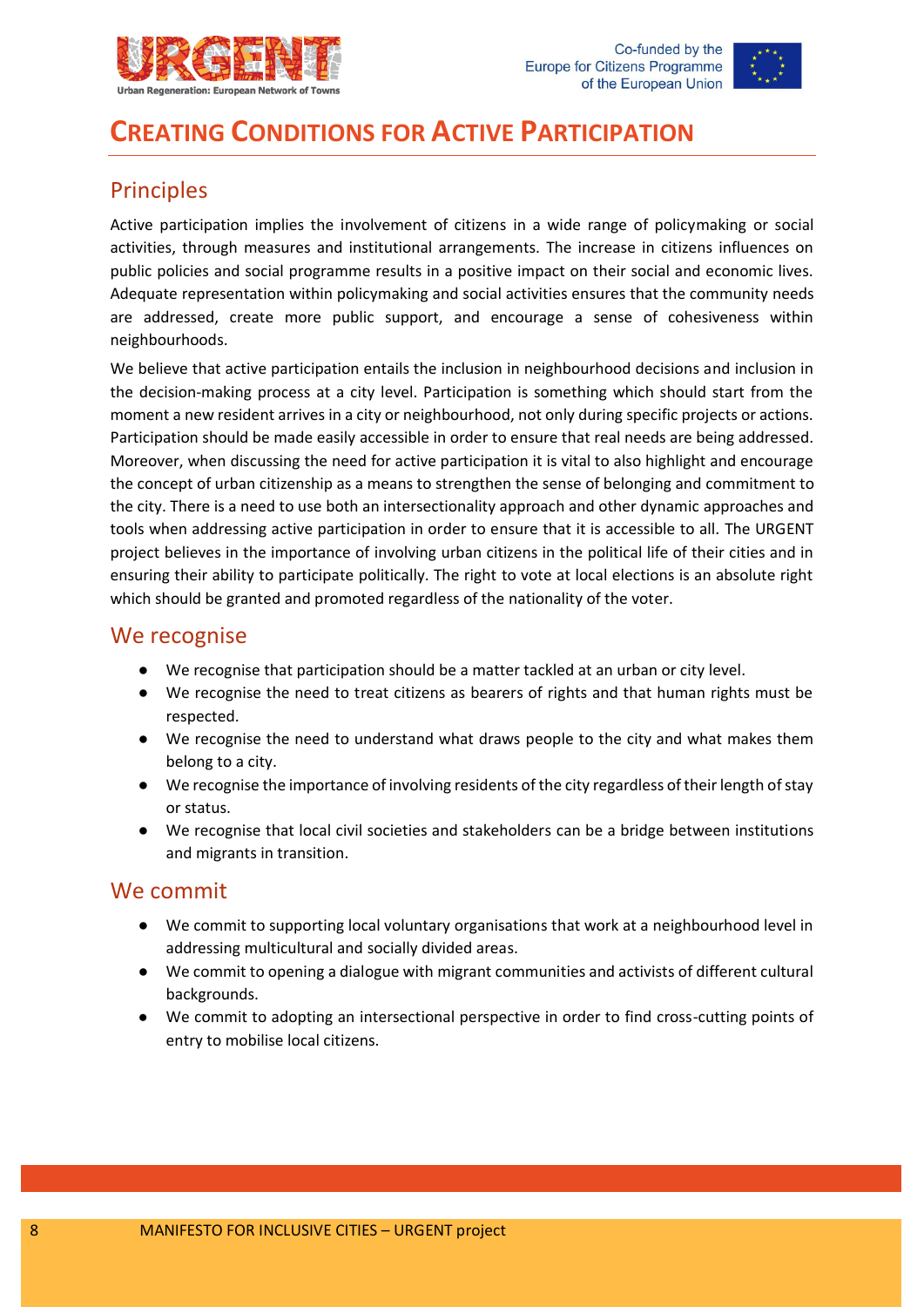



## We will seek

- We will seek to find, map and work with community leaders.
- We will seek to include migrants in our organisational boards and to promote diversity in our workforce.
- We will seek to inform and communicate to all persons living in the city regarding the legal frameworks and regulations of the country in which they are in and other countries in the EU where they want to go to, as well as inform migrants about the path to citizenship.
- We will seek to establish open schools and use that space as a tool for participation for young people, children and their parents.
- We will seek to create neutral non-institutional spaces outside the national community of provenance in order to allow for opportunities outside of the community boundaries during the arrival phase of migrants.

- We recommend local governments to be pervasive and attentive to the initiatives emerging at the neighbourhood level.
- We encourage local stakeholders to collaborate and mediate on conflicting interests in order to create practical proposals to be brought to the city-level decision-making and budgeting process.
- We encourage decision-makers at the local level to support, monitor and finance the functioning of neighbourhood management and consider it as an important tool to support the participation of the most vulnerable groups
- We encourage local authorities to guarantee non-formal spaces of participation and to support neighbourhood platforms for decision-making, such as local consultations.
- We recommend the creation of structures for participation on different needs.
- We encourage cities to work more in collaboration with local stakeholders that know the real needs of migrant communities and vulnerable populations.
- We want support for local daily practices, such as mediators and facilitators for urban newcomers or local civil society organisations that are working at the grassroots level.
- We encourage local authorities and stakeholders to reach out towards the areas where migrants are living, rather than wait for people to come activities organised in central areas.
- We recommend a greater investment in online participation mechanisms. However, we recognise that online participation cannot substitute face-to-face dialogue, in particular for socially marginalised groups with low ICT skills, imperfect literacy and language skills and low cultural participation.
- We recommend States to commit to providing citizenship to migrants if they meet the criteria.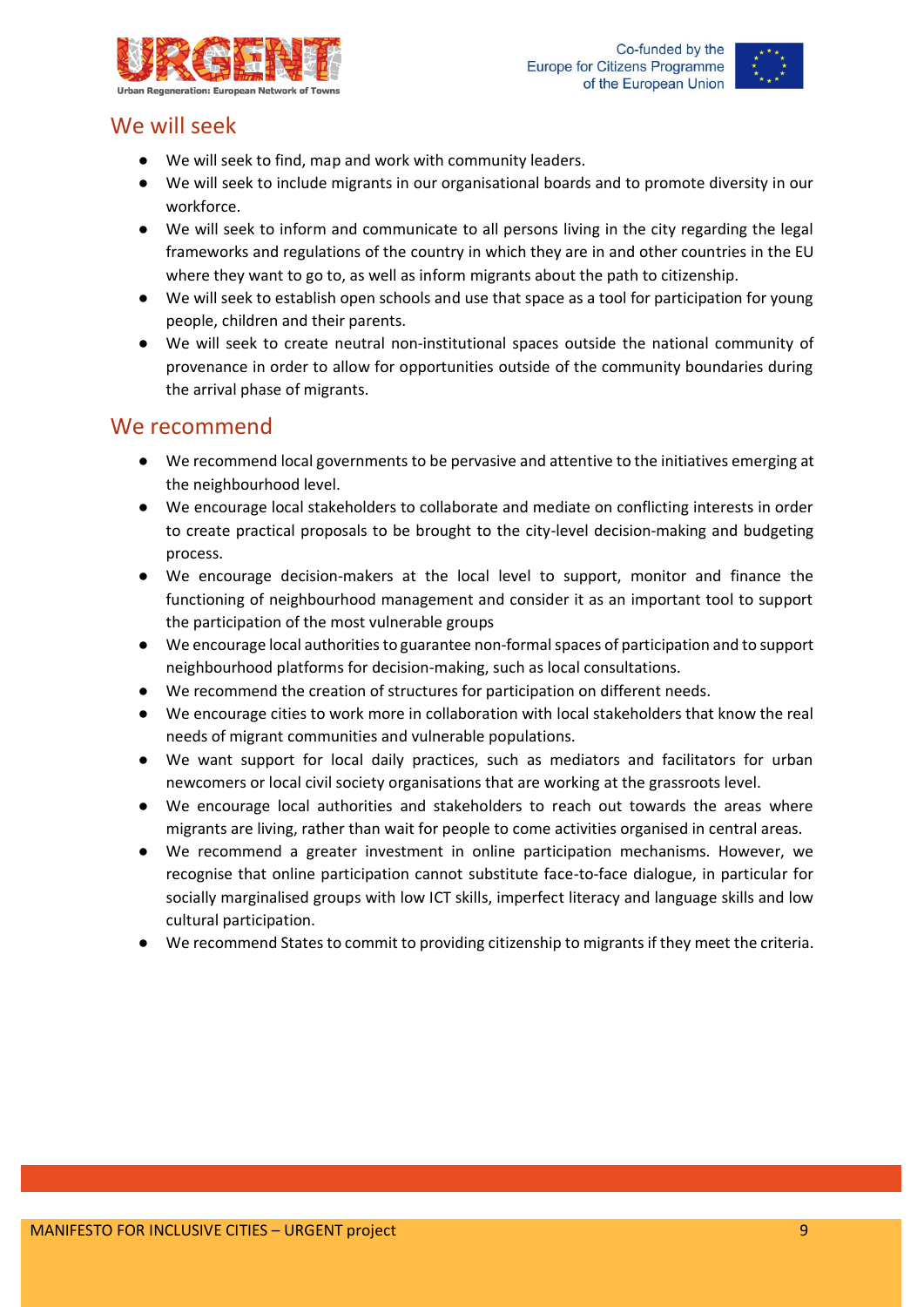



# <span id="page-9-0"></span>**ENSURING ACCESS TO URBAN SERVICES AND ASSETS**

# Principles

Local governments play a key role in providing access to urban services and assets as it is their responsibility to guarantee the protection of human rights, dignity and democracy. Every individual has the right to basic services such as water, sanitation, health, education, waste management, and transport. These services are a necessity for the well-functioning of everyday life and play a vital role in the alleviation of poverty and sustainable development. It is for this reason that the improvement and access to such basic services is a key component of the Millennium Development Goals (MDGs).

We believe that all urban residents, regardless of their background, age, gender, religious beliefs or legal status (regular or irregular) have the right to access, on an equal ground, all urban services and assets available. Moreover, we believe that urban residents should be empowered to have access to universal services, rather than being granted special services. When specifically addressing the needs and issues of various communities at a city level, the equal access to adequate housing and urban public spaces is also a central aspect that must further be addressed by local governments. The access to schools for children should be further emphasised as a fundamental right. Governments should be encouraged to dedicate their focus and resources to ensuring the access to specific target groups and areas of action. The access to these services and assets mentioned are all absolute rights that should be to be ensured, enforced and respected by local governments.

## We recognise

- We recognise that all urban residents have the right to the city they live in.
- We recognise that the empowerment of migrants and minorities is of utmost importance for promoting urban socio-spatial inclusion and that cultural and linguistic mediation is crucial to facilitate vulnerable groups' equal access to urban services and assets.
- We recognise that clear multilingual information, maps of existing services and rules on how to access them is crucial to promote inclusivity.
- We recognise that all children have the right to attend the school closest to their home and no child should be refused entry to a public school.

## We commit

- We commit to raising awareness of migrants' and minorities' right to access all urban services and assets on an equal basis.
- We commit to organising culture and sports activities open to all in order to foster the integration of vulnerable groups.
- We commit to providing information and advice to help facilitate migrants' access to urban services and assets.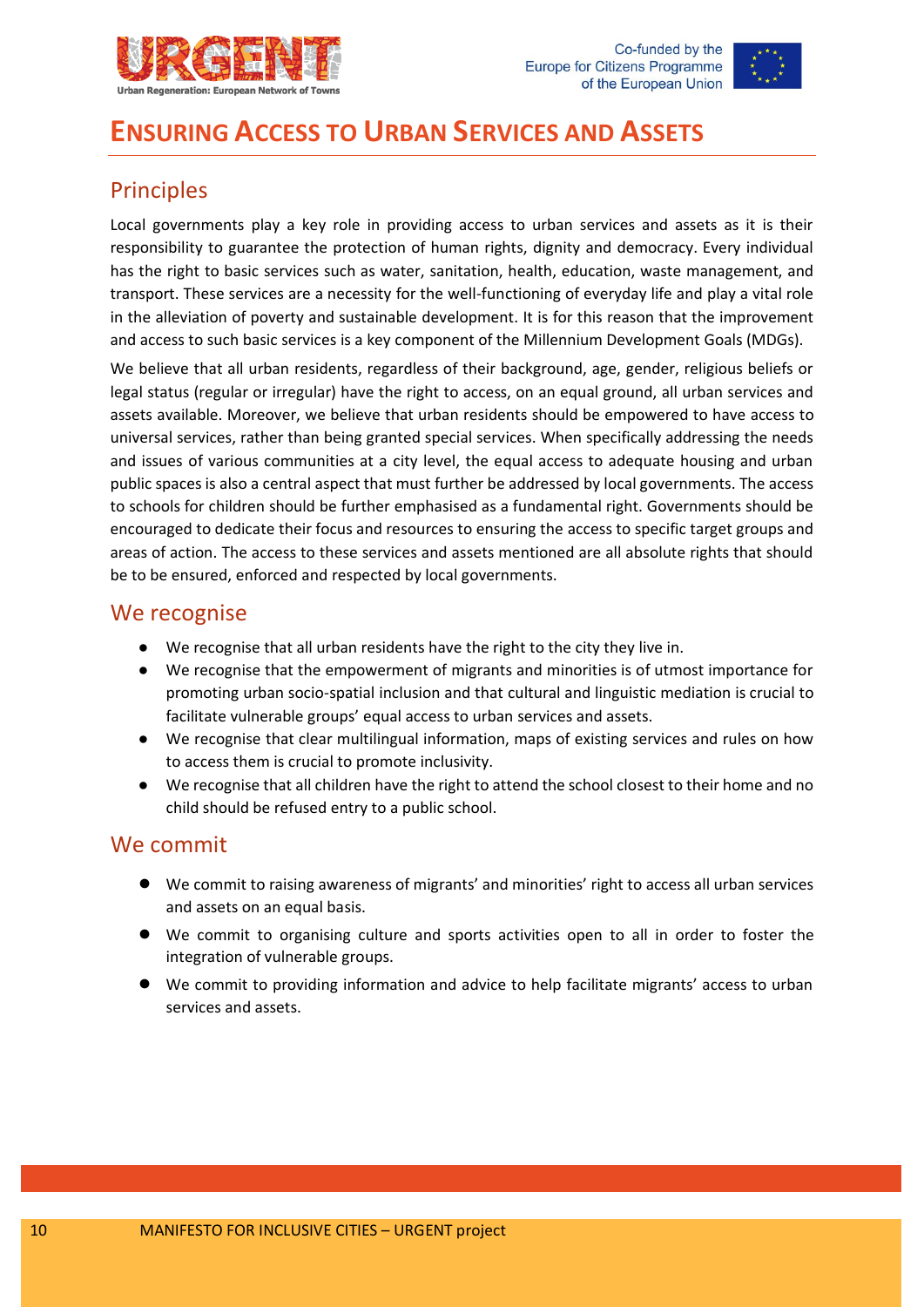



## We will seek

- We will seek to campaign for more inclusivity in access to urban services and assets.
- We will seek to collaborate with local authorities in providing information and tools to facilitate migrants' right to the city.
- We will seek to foster the creation of public kitchen in marginalised areas.

- We encourage cultural and linguistic mediation to be granted to all people in need, especially the ones not speaking the local language, in order to overcome cultural barriers.
- We encourage local authorities to make information on existing services clear and available in different languages, using a variety of media.
- We encourage cities to make available to both users and operators a clear map of public and private services offered in each sector.
- We encourage local authorities to provide training to service providers in order to equip them with adequate skills necessary to deal with diversity.
- We encourage cities not to restrict access to social housing based on the 'time of residence' of migrants.
- We encourage cities to guarantee the primary and emergency reception and shelter of migrants and the homeless who are not able to afford adequate accommodation.
- We encourage cities to provide migrants and the homeless with dedicated services to help them gain autonomy.
- We encourage local authorities to provide specific support to civil society and grassroots organisations providing services specifically to or facilitating access to migrants and vulnerable groups.
- We recommend for access to cultural opportunities, organised or funded by the city, to be promoted for vulnerable groups by granting them free entrance or reduced rates.
- We encourage local authorities to ensure that schools of all levels have the financial and human resources to enrol all the children living in the neighbourhood.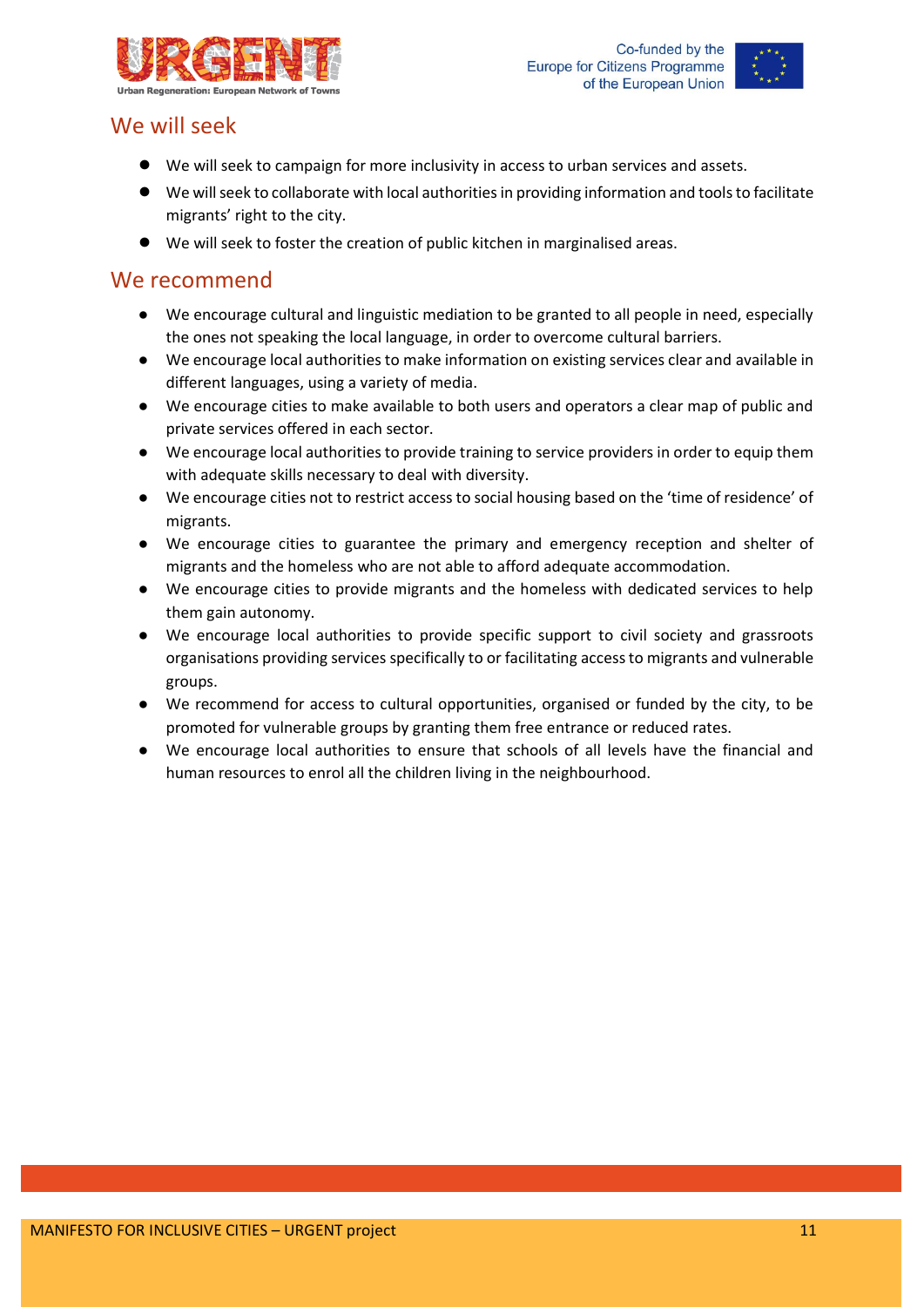



# <span id="page-11-0"></span>**CONCLUSION**

The inclusions of migrants and urban newcomers into society has always been a challenging process. There are usually a number of obstacles during the course of integration which need to be identified and addressed by stakeholders such as citizens, public officials, researchers, activists and NGOs. The project recognises that there is a pressing need for new knowledge on the possible experiences and practices which could support a smoother inclusion process. The development in the knowledge production of the different practices and frameworks used around the world in the field of documented migrants, asylum seekers and refugees at a city level is crucial. The project further emphasisesthat the exchange of pieces of information and mutual learning is imperative for the future of European social cohesion. Moreover, throughout the project an intersectionality approach should be used in order to effectively analyse situation and recommend proposals that are adaptable to reallife context. The four key areas identified by the project consortium are meant not only to benefit the citizens in a deprived situation but also the entire society, creating an inclusive socio-economic and cultural environment.

The first key point on the consortium agenda concerns the use of building spaced for intercultural dialogues. The project acknowledges the important need of urban spaces for intercultural dialogue. The project partners are committed to working in partnership with local stakeholders in order to promote intercultural interaction and giving access to community spaces for cultural and intercultural groups. Combating socio-spatial stigmatisation is the second point on the partners' agenda. The spatial characteristics of communities can have a significant effect on the level of inclusion in a society. There are many regions within a city which suffer from a spatial disadvantage such as being far from cultural and education places and having limited public transportation. Some areas are without access to capital, credit and information, which could help provide socio-economic benefits such as the possibility to engage in the labour market. Although the geographic disadvantage of areas may be difficult for policymakers to address, partners still strongly recommend policy options and strategies to be developed and considered contextually.

The third point is to create and sustain inclusive societies. It is critical that all members of society are able and motivated to participate in civic, social, economic and political activities, both at the local and national levels. A society that best fosters the principles of inclusiveness has three requisites: firstly, most if not all members feel that they have a part to play in society. Secondly, they have access to basic needs and finally, they are provided with the opportunity to participate in decision-making processes.

The final point project partners are committed is to promoting active participation in a transparent and inclusive manner, by involving in particularly disadvantaged groups. Moreover, the partners will also work towards raising awareness of primary needs such as the access to basic services in urban areas. Local and regional governments with the support of their associations and other levels of government should take the responsibility to ensure its citizens with the universal access to basic services. In pursuit of this goal, the development of a long-term strategic plan on the infrastructure for basic services needs to be further elaborated. In this process, local stakeholders should be closely involved in the decision-making process in order to ensure that citizens needs are addressed.

Social inclusion needs to occur on various dimensions and multiple levels of society. It is a process through which the dignity, needs and concern of each individual regardless of nationality is recognized and addressed. Rights which are stipulated in legislation should be guaranteed and respected in other to ensure that people are able to participate actively in their everyday life.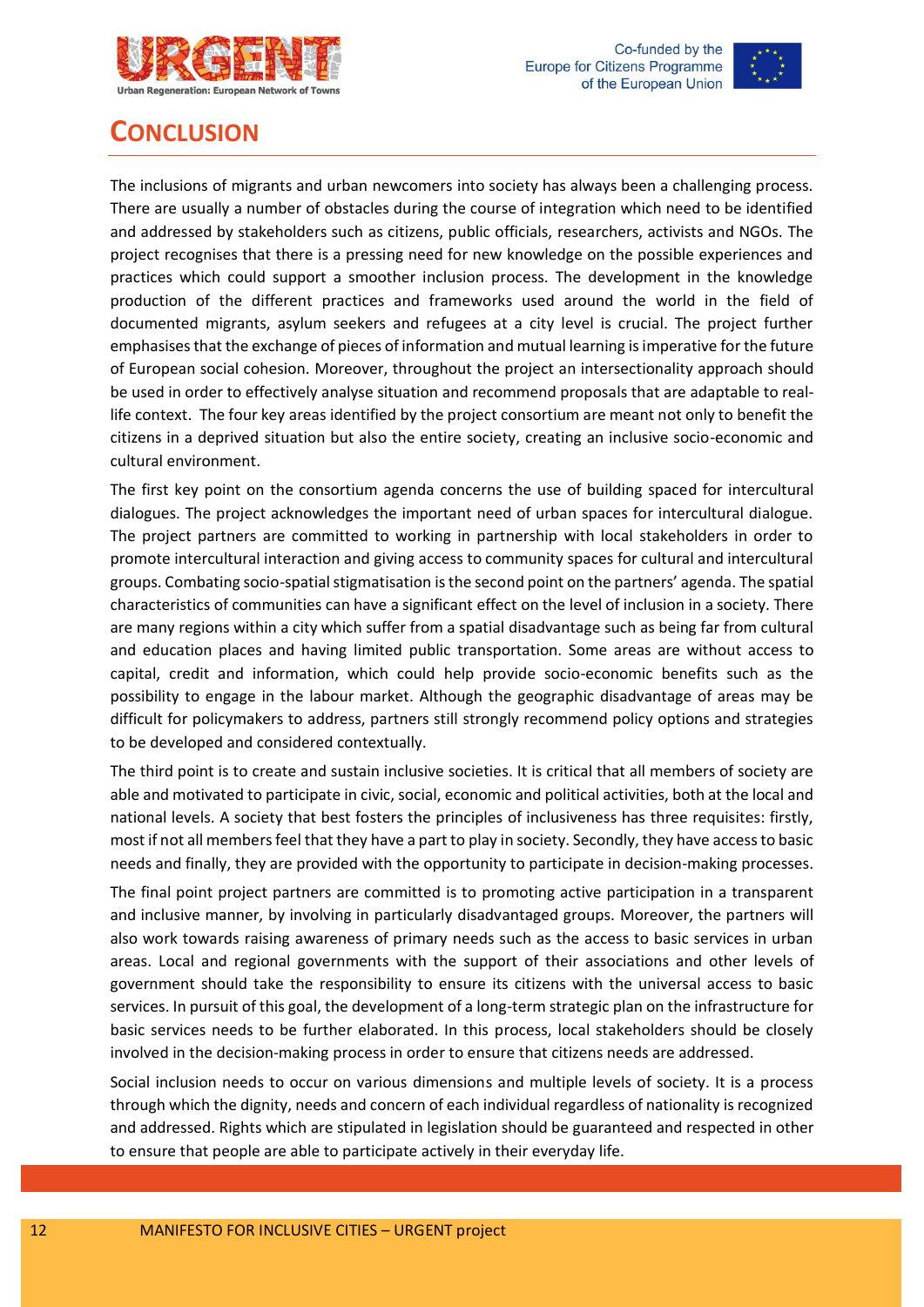



# <span id="page-12-0"></span>**BACKGROUND OF THE PROJECT**

This manifesto for inclusive cities is part of the URGENT project and is co-financed by the Europe for Citizens Programme of the European Union. URGENT is a two-year project led by ALDA – the European Association for Local Democracy (France) and 12 other European partners. More specifically, the project brings together three local authorities, four associations of local authorities, four civil society organisations, an academic institution and a foundation.

The main objective of the URGENT project is to improve social cohesion in local communities by promoting migrants' integration through the development of urban policies fostering intercultural dialogue and the use of common spaces. The project which ran from September 2016 to August 2018 focused on "local paths" implemented in one city per partner country (an exception is made in Italy, where activities took place in two cities). During the local paths, the stakeholders of each city became more familiar with migration issues at the local level. This, in turn, helped elaborate and develop pilot project ideas for intercultural dialogue in deprived and conflicting areas. These local pilot projects where then implement in reality. In between the three phases of the local paths, international events were organised in different countries for partner cities to compare their situation, share problems and potential solutions.

The aim of this manifesto is to propose a set of actions for stakeholders to take in order to improve the quality of life in marginalised neighbourhoods, increase social inclusion, overcome stereotypes and facilitate intercultural dialogue.

There are four main objectives in the URGENT project:

**Objective 1:** To create spaces of discussion and mutual learning among citizens from different sociocultural backgrounds and from different countries of Europe.

**Objective 2:** To foster active citizenship and co-creation of policies and services n local societies, particularly for citizens who are often excluded from the decision-making processes.

**Objective 3:** To enhance the capacity of local institutions to be "multipliers" in their own communities in order to engage a wide range of stakeholders.

**Objective 4:** To provide a new impetus to the EU enlargement process, contributing to the establishment of a long-lasting thematic network of cities that are strongly active and committed as key players in Europe.